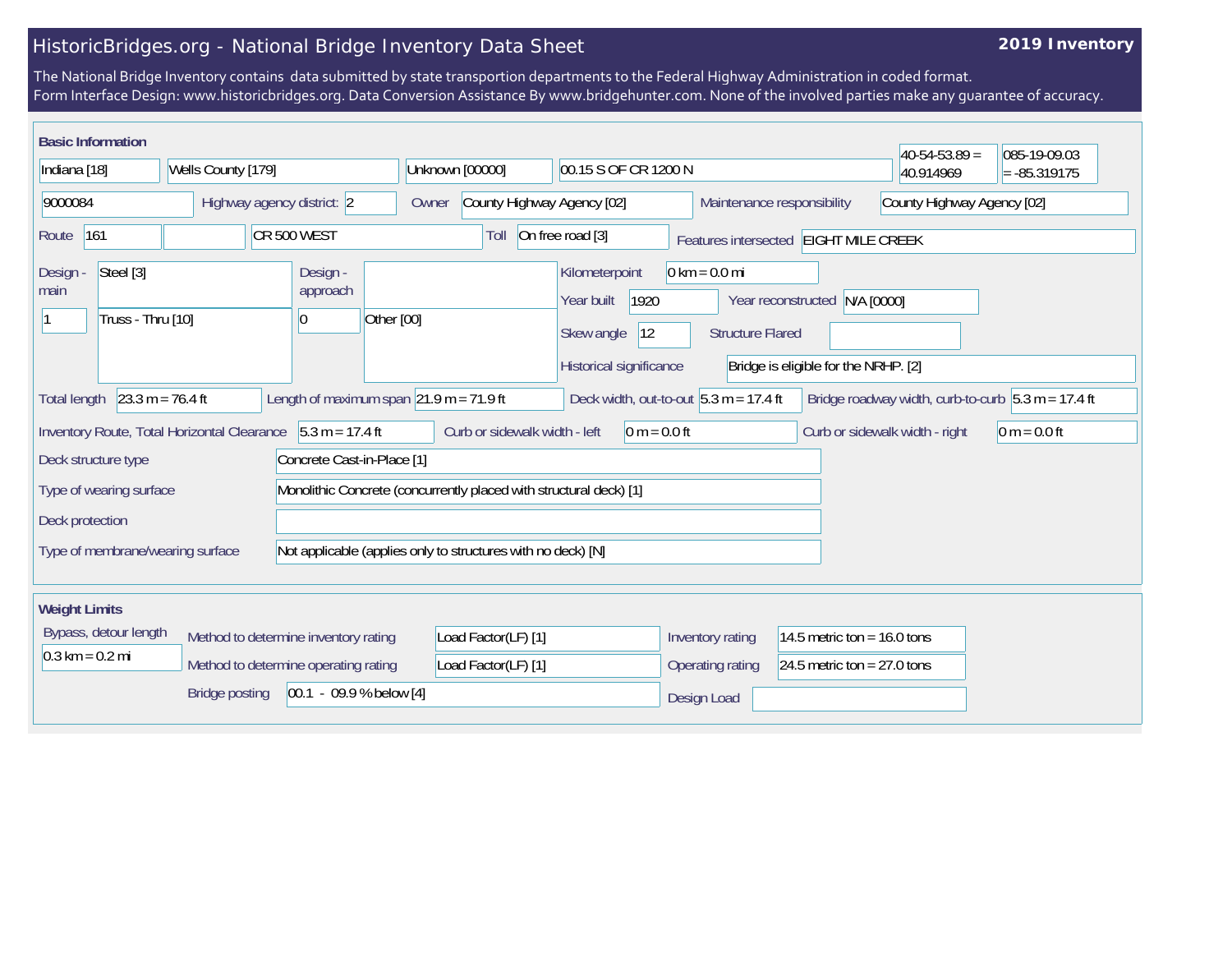| <b>Functional Details</b>                                                                        |                                                 |                                                                                         |                                                       |                      |
|--------------------------------------------------------------------------------------------------|-------------------------------------------------|-----------------------------------------------------------------------------------------|-------------------------------------------------------|----------------------|
| Average daily truck traffi 3<br>Average Daily Traffic<br>100                                     | Year 2016<br>%                                  | Future average daily traffic                                                            | 150<br>2036<br>Year                                   |                      |
| Road classification<br>Local (Rural) [09]                                                        | Lanes on structure 2                            |                                                                                         | Approach roadway width                                | $4.6 m = 15.1 ft$    |
| Type of service on bridge Highway [1]                                                            | Direction of traffic 2 - way traffic [2]        |                                                                                         | Bridge median                                         |                      |
| Parallel structure designation<br>No parallel structure exists. [N]                              |                                                 |                                                                                         |                                                       |                      |
| Type of service under bridge<br>Waterway [5]                                                     | Lanes under structure<br>$\vert 0 \vert$        | Navigation control                                                                      |                                                       |                      |
| $0 = N/A$<br>Navigation vertical clearanc                                                        |                                                 | Navigation horizontal clearance $ 0 = N/A $                                             |                                                       |                      |
| Minimum navigation vertical clearance, vertical lift bridge                                      |                                                 | Minimum vertical clearance over bridge roadway                                          |                                                       | $99.99 m = 328.1 ft$ |
| Minimum lateral underclearance reference feature Feature not a highway or railroad [N]           |                                                 |                                                                                         |                                                       |                      |
| Minimum lateral underclearance on right $0 = N/A$                                                |                                                 | Minimum lateral underclearance on left $0 = N/A$                                        |                                                       |                      |
| Minimum Vertical Underclearance $ 0 = N/A $                                                      |                                                 | Minimum vertical underclearance reference feature Feature not a highway or railroad [N] |                                                       |                      |
| Appraisal ratings - underclearances N/A [N]                                                      |                                                 |                                                                                         |                                                       |                      |
|                                                                                                  |                                                 |                                                                                         |                                                       |                      |
| <b>Repair and Replacement Plans</b>                                                              |                                                 |                                                                                         |                                                       |                      |
| Type of work to be performed                                                                     | Work to be done by contract [1]<br>Work done by |                                                                                         |                                                       |                      |
| Bridge rehabilitation because of general structure<br>deterioration or inadequate strength. [35] | Bridge improvement cost<br>150000               | Roadway improvement cost                                                                | 25000                                                 |                      |
|                                                                                                  | Length of structure improvement                 | $23.5 m = 77.1 ft$                                                                      | Total project cost<br>175000                          |                      |
|                                                                                                  | Year of improvement cost estimate               | 2016                                                                                    |                                                       |                      |
|                                                                                                  | Border bridge - state                           |                                                                                         | Border bridge - percent responsibility of other state |                      |
|                                                                                                  | Border bridge - structure number                |                                                                                         |                                                       |                      |